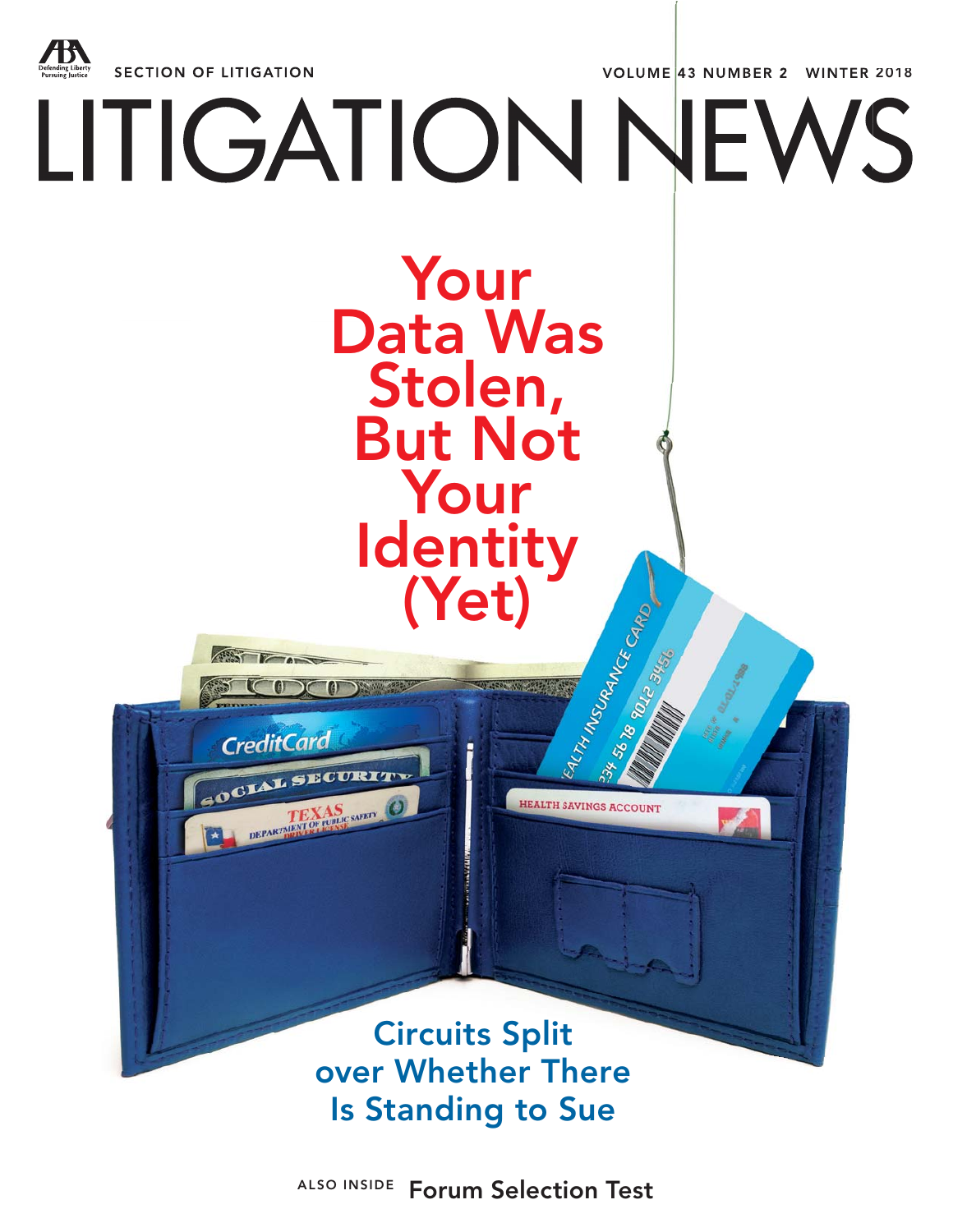# IN THIS ISSUE

WINTER 2018 | VOLUME 43 NUMBER 2

## FEATURES

**CATHERINE M. CHICCINE / 4** Attorney Error Results in Massive Leak of Privileged Client Data

**KRISTEN L. BURGE / 10**  Your Data Was Stolen, But Not Your Identity (Yet)

**MATTHEW S. MULQUEEN / 14** New Test for Forum Selection Clauses



### COLUMNS

**TECHNOLOGY / 2** Facial Recognition Technology Hits Privacy Rights Crossroads *by David J. Simmons*

**VIEW FROM THE BENCH / 18** Lawyers Behaving Badly: What Not to Do in Federal Court *by Hon. Karen L. Stevenson*

**CIVIL PROCEDURE UPDATE / 20** Why Don't Federal Judges Follow the (Discovery) Rules? *by Charles S. Fax*

Federal Circuit Sets New Venue Test *by Martha L. Kohlstrand*

**BUSINESS OF LAW / 26** Data Analytics: A New Arrow in Your Legal Quiver *by Daniel S. Wittenberg*

#### **PRACTICE POINTS / 28**

Your Written Work: Capturing the Judge's Attention—Part II *by Hon. Mark A. Drummond*

**BOOK REVIEW / 29** Epstein Issues Sixth Edition of *The Attorney-Client Privilege and the Work-Product Doctrine by Joseph P. Beckman*

### DEPARTMENTS

**ETHICS / 6** Struggles in the Legal World **KEEPING WATCH / 9**

Developments in the Federal Executive, Legislative, and Judicial Branches

**POSTED & NOTED / 16** Sightings from the Blogosphere

**NEWS & ANALYSIS / 22** Analysis of the Latest Developments in Litigation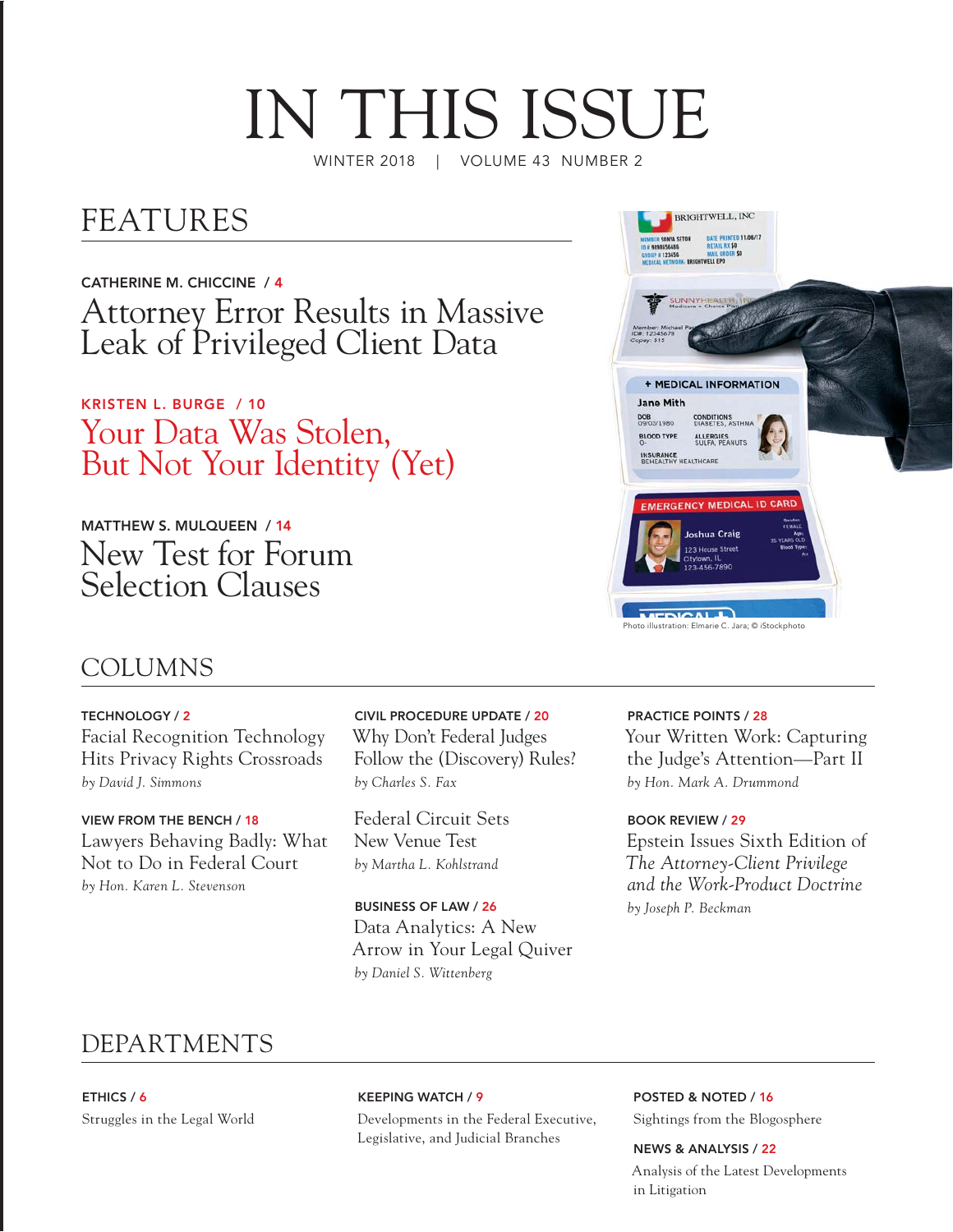## New Test for Forum Selection Clauses

By Matthew S. Mulqueen, Litigation News Associate Editor

**ONE ONE ONE SERVIE RESERVIER 1999 SERVIER SERVIER SERVIER SERVIER SERVIER SERVIER SERVIER SERVIER SERVIER SERVIER SERVIER SERVIER SERVIER SERVIER SERVIER SERVIER SERVIER SERVIER SERVIER SERVIER SERVIER SERVIER SERVIER SER** face in multiparty litigation is whether the plaintiff filed the case in the appropriate complicated when some, but not all, of the parties are subject to a forum selection clause. In *In re Howmedica Osteonics Corp.*, the U.S. Court of Appeals for the Third Circuit tackled the problem by establishing a new test for situations where both contracting and noncontracting parties are found in the same case. Although the new test is not flawless, it seeks to harmonize the competing private and public interests that govern such cases, say ABA Section of Litigation leaders.

#### **SUIT AND TRANSFER**

The litigants' dispute arose out of a soured employment relationship. Several California sales representatives of a New Jersey orthopedic supplier grew dissatisfied with their employer and decided to strike out as independent contractors for a competitor. Several of the representatives' customers followed them to the competitor. Suspecting that the representatives had improperly solicited the customers before their departure, the orthopedic supplier brought suit in

the U.S. District Court for the District of New Jersey against the representatives and its competitor. The supplier also joined the competitor's California distributor as a necessary party under Federal Rule of Civil Procedure 19(b).

The defendants jointly moved to transfer the case to the U.S. District Court for the Northern District of California pursuant to 28 U.S.C. § 1404(a), which, for "the convenience of parties and witnesses" and "in the interest of justice," allows transfer to a district where the case "might have been brought." The distributor further argued that the New Jersey court lacked jurisdiction over it. The orthopedic supplier objected to the transfer request, noting that the representatives had all signed confidentiality and non-compete agreements during their employment that contained forum selection clauses. The clauses designated New Jersey (or, in one representative's case, Michigan) as the forum for any litigation arising out of the agreements.

The district court granted the defendants' motion and transferred the case to the Northern District of California. Following the transfer, the orthopaedic supplier petitioned the Third Circuit for a writ of mandamus. The supplier asked

the appellate court to vacate the district court's transfer order on the ground that it conflicted with the U.S. Supreme Court's decision in *Atlantic Marine Construction Co. v. U.S. District Court for the Western District of Texas*, which held that, except in "the most unusual cases," a district court should give effect to a valid forum selection clause. The court of appeals granted the mandamus petition.

#### **FORUM SELECTION UNDER**  *ATLANTIC MARINE*

In cases without a forum selection clause, courts apply a balancing test to transfer requests. The test typically weighs private interests, including the convenience of the parties and witnesses and the location of relevant evidence, with public interests, including the relative congestion in the two potential fora and the familiarity of the judge with applicable state law in diversity cases.

The weighing of private and public interests changes when a forum selection clause enters the picture. In *Atlantic Marine*, the Supreme Court made clear that, in most cases, district courts must enforce valid forum selection clauses when adjudicating section 1404(a) transfer motions. However, the Court did not address how that general rule should